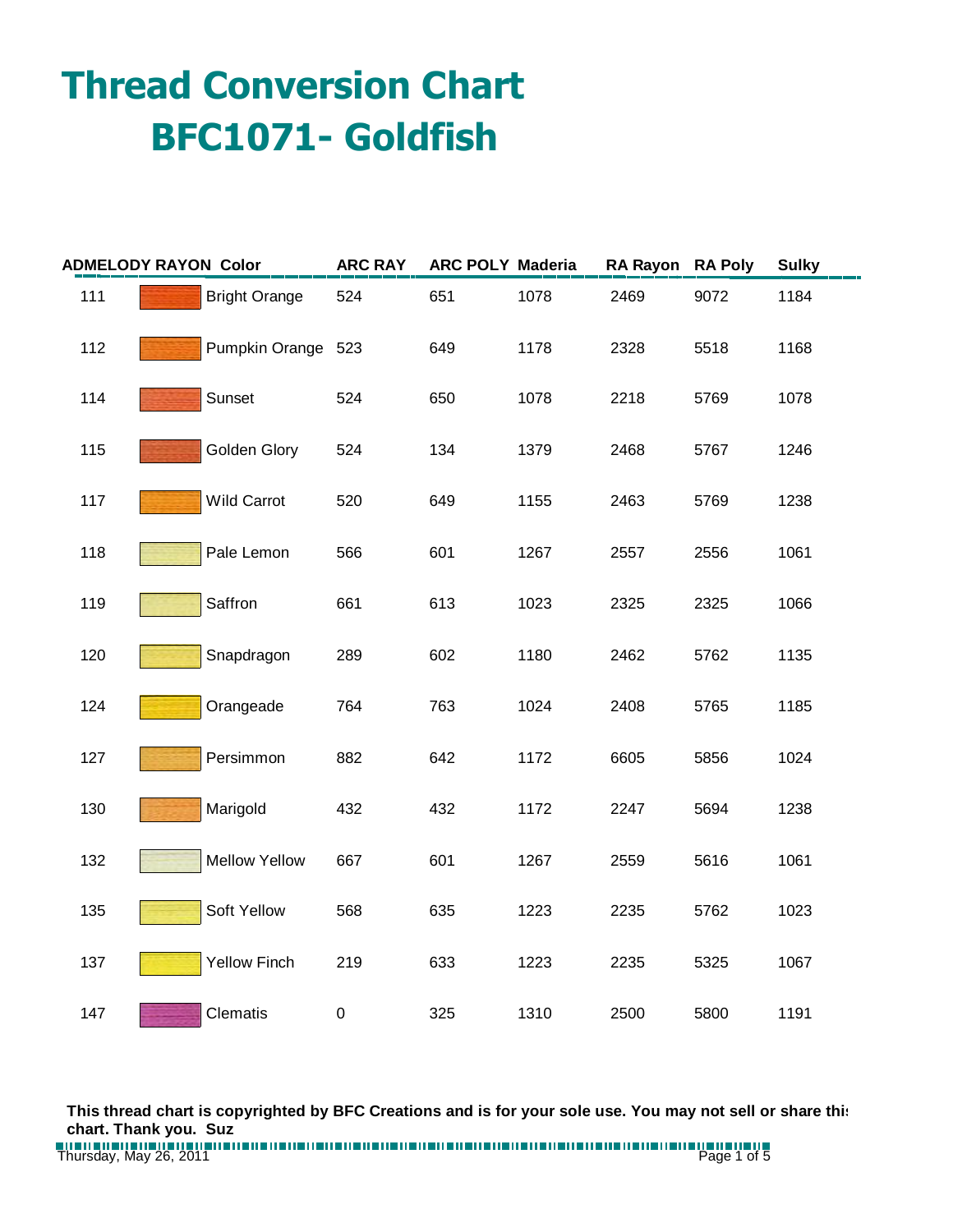| <b>ADMELODY RAYON Color</b> |                   | <b>ARC RAY</b> | <b>ARC POLY Maderia</b> |      | <b>RA Rayon</b> | <b>RA Poly</b> | <b>Sulky</b> |  |
|-----------------------------|-------------------|----------------|-------------------------|------|-----------------|----------------|--------------|--|
| 148                         | Rose Splash       | 263            | 325                     | 1110 | 2416            | 5804           | 1231         |  |
| 162                         | Palest Fawn       | 599            | 301                     | 1013 | 2413            | 5677           | 1068         |  |
| 164                         | Coffee Cream      | 600            | 1148                    | 1138 | 2476            | 9123           | 1127         |  |
| 166                         | Pink Cloud        | 611            | 305                     | 1014 | 2255            | 9074           | 1115         |  |
| 168                         | <b>Blush</b>      | 708            | 862                     | 1148 | 2375            | 5599           | 1119         |  |
| 169                         | Pale Mauve        | 325            | 864                     | 1141 | 2314            | 5794           | 1119         |  |
| 170                         | Pale Wine         | 325            | 864                     | 1141 | 2314            | 5794           | 1119         |  |
| 177                         | Desert Rose       | 274            | 345                     | 1319 | 2259            | 5559           | 1119         |  |
| 178                         | <b>Dusty Rose</b> | $\pmb{0}$      | 325                     | 1110 | 2494            | 5899           | 1231         |  |
| 182                         | Scarlet           | 236            | 315                     | 1110 | 2262            | 7709           | 1188         |  |
| 186                         | Firecracker       | 590            | 3016                    | 1146 | 2329            | 9023           | 1037         |  |
| 187                         | Cherry Red        | 236            | 3015                    | 1147 | 2506            | 7706           | 1039         |  |
| 192                         | Antique Red       | 214            | 190                     | 1081 | 2499            | 5899           | 1191         |  |
| 197                         | <b>Brick</b>      | 187            | 700                     | 1147 | 2378            | 5678           | 1039         |  |
| 198                         | <b>Bronze Red</b> | 213            | 571                     | 1381 | 2270            | 5568           | 1169         |  |
| 199                         | Dark Rust         | 216            | 1241                    | 1183 | 2252            | 5568           | 1035         |  |
| 205                         | Pink Rapture      | 259            | 315                     | 1110 | 2412            | 5806           | 1109         |  |
| 206                         | Cerise            | 259            | 332                     | 1187 | 2416            | 5804           | 1191         |  |
| 210                         | Hot Pink          | 259            | 315                     | 1187 | 2261            | 9012           | 1231         |  |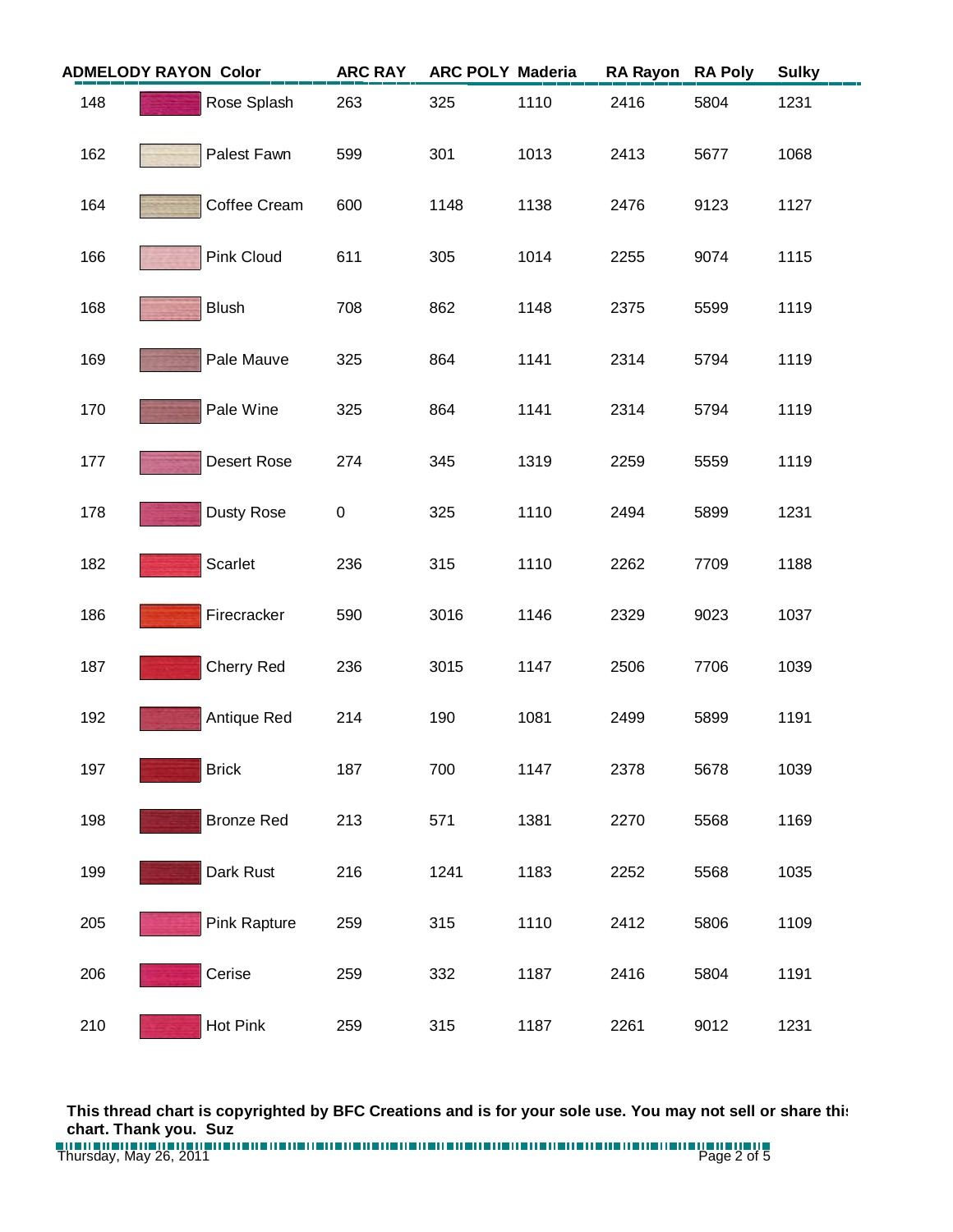| <b>ADMELODY RAYON Color</b> |                     | <b>ARC RAY</b>         |      | <b>ARC POLY Maderia</b> | <b>RA Rayon</b> | <b>RA Poly</b> | <b>Sulky</b> |
|-----------------------------|---------------------|------------------------|------|-------------------------|-----------------|----------------|--------------|
| 213                         | Pink Blush          | 0                      | 321  | 1321                    | 2375            | 5537           | 1256         |
| 214                         | <b>Pink Mist</b>    | 713                    | 309  | 1117                    | 22447           | 9007           | 1256         |
| 215                         | <b>Light Cerise</b> | 713                    | 309  | 1309                    | 2415            | 4168           | 1109         |
| 217                         | Pink Aster          | $\pmb{0}$              | 313  | 1109                    | 2491            | 9012           | 1511         |
| 220                         | Deep Pink           | 214                    | 315  | 1110                    | 2491            | 9012           | 1231         |
| 226                         | White               | 015                    | 010  | 1005                    | 2297            | 5597           | 1001         |
| 227                         | <b>Black</b>        | 020                    | 020  | 1000                    | 2296            | 5596           | 1005         |
| 230                         | Green Shadow        | 363                    | 111  | 1118                    | 2585            | 5517           | 1041         |
| 252                         | Lt. Sea Green       | 630                    | 909  | 1245                    | 2312            | 5611           | 1046         |
| 261                         | Lt. Celery          | 537                    | 984  | 1100                    | 2319            | 9153           | 1100         |
| 265                         | Light Jade          | 636                    | 949  | 1282                    | 2211            | 5540           | 1049         |
| 266                         | Cool Mint           | 634                    | 949  | 1282                    | 2311            | 9106           | 1047         |
| 288                         | Pacific Mist        | 681                    | 903  | 1092                    | 2318            | 5522           | 1204         |
| 289                         | Capri               | 680                    | 446  | 1094                    | 2307            | 9060           | 1095         |
| 295                         | Lagoon              | 687                    | 5555 | 1294                    | 2521            | 5607           | 1251         |
| 297                         | Steel Blue          | 307                    | 448  | 1290                    | 2735            | 9104           | 1230         |
| 302                         | Green Apple         | 791                    | 983  | 1350                    | 2456            | 5756           | 1104         |
| 312                         |                     | Bronze Olive Light 363 | 963  | 1392                    | 2551            | 5579           | 1047         |
| 321                         | Goldenrod           | 625                    | 982  | 1102                    | 2547            | 9035           | 1067         |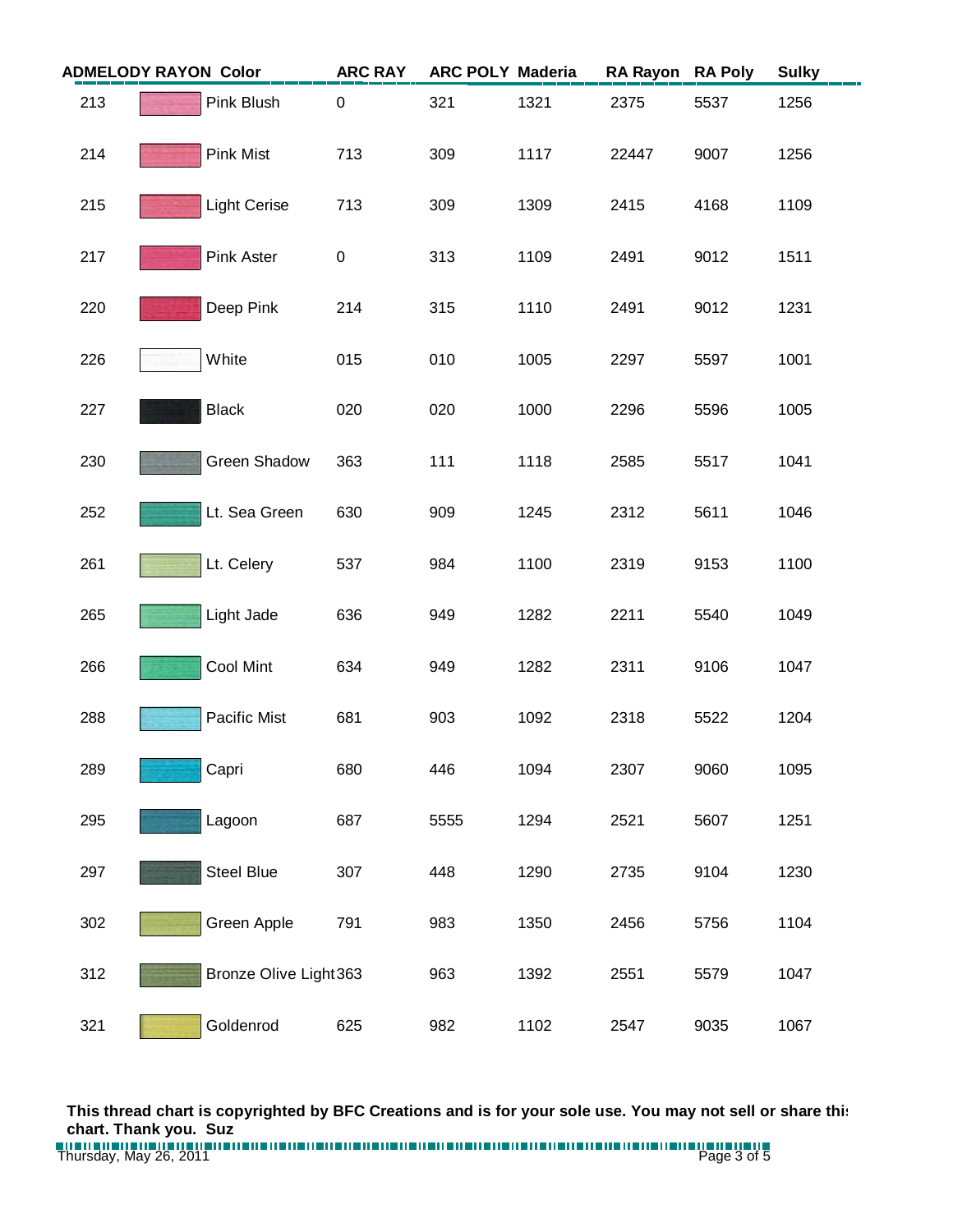| <b>ADMELODY RAYON Color</b> |  | <b>ARC RAY</b>         | <b>ARC POLY Maderia</b> |      | <b>RA Rayon</b> | <b>RA Poly</b> | <b>Sulky</b> |      |
|-----------------------------|--|------------------------|-------------------------|------|-----------------|----------------|--------------|------|
| 322                         |  | <b>Tawny Gold</b>      | 396                     | 616  | 1159            | 2596           | 9035         | 1227 |
| 323                         |  | Wheat Brown            | 401                     | 619  | 1192            | 2400           | 5501         | 1126 |
| 328                         |  | Traditional Brown 613  |                         | 891  | 1130            | 2566           | 5551         | 1059 |
| 367                         |  | Palest Grey            | 103                     | 107  | 1212            | 2483           | 9113         | 1218 |
| 368                         |  | Med. Silver            | 118                     | 588  | 1212            | 2733           | 5782         | 1011 |
| 369                         |  | Lt. Smokey Blue        | $\overline{\mathbf{0}}$ | 382  | 1275            | 2383           | 9089         | 1030 |
| 371                         |  | Dk. Pewter             | 381                     | 541  | 1363            | 2536           | 5836         | 1172 |
| 372                         |  | <b>Country Blue</b>    | 453                     | 404  | 1275            | 2275           | 5575         | 1030 |
| 374                         |  | Dk. Slate              | 381                     | 247  | 1277            | 2613           | 5641         | 1182 |
| 375                         |  | Slate                  | 542                     | 247  | 1241            | 2341           | 9112         | 1220 |
| 388                         |  | Med. Granite           | 118                     | 589  | 1040            | 2484           | 5704         | 1219 |
| 393                         |  | <b>Polished Pewter</b> | 243                     | 112  | 1118            | 2404           | 5802         | 1011 |
| 396                         |  | Dk Granite             | $\pmb{0}$               | 589  | 1041            | 2731           | 9110         | 1041 |
| 406                         |  | Dark Mink              | 877                     | n/a  | 13366           | 2422           | 9087         | 1179 |
| 407                         |  | Dk. Black Brown        | 880                     | 891  | 1059            | 2566           | 5864         | 1131 |
| 417                         |  | Cool Grey              | 0                       | 1716 | 1229            | 2575           | 9158         | 1220 |
| 431                         |  | Willow                 | 591                     | 118  | 1306            | 2573           | 9134         | 1180 |
| 445                         |  | <b>Colonial Blue</b>   | 0                       | 379  | 1074            | 2525           | 5600         | 1165 |
| 472                         |  | <b>Blazer Blue</b>     | 218                     | 416  | 1362            | 2386           | 5787         | 1182 |